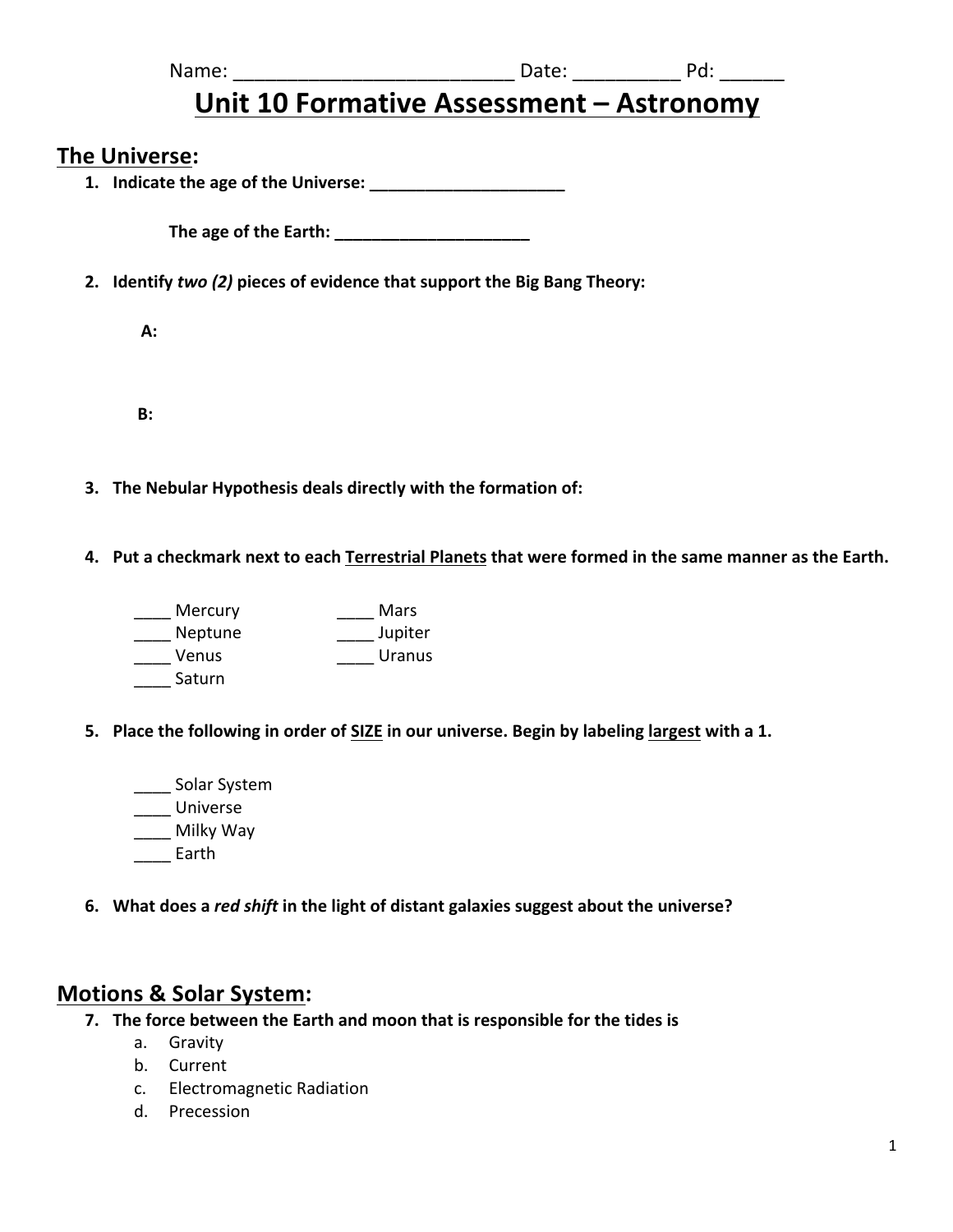**8.** The actual orbit of the planets in our solar system is:



- a. Elliptical with the earth at one foci
- b. Elliptical with the sun at one foci
- c. Circular with the sun at the center
- d. Circular with the earth at the center

#### **9.** Mercury is farthest from the Sun at a point called the

- a. Aphelion **c.** Nutation
- b. Perihelion d. Barycenter

#### 10. If the tilt of the Earth's axis is decreased from 23.5<sup>°</sup> to 5.5<sup>°</sup>, what would happen to Raleigh's summer **temperatures?**

- a. They would increase dramatically
- b. They would decrease dramatically
- c. The annual seasonal fluctuation would be smaller
- d. The annual seasonal fluctuation would be larger

#### 11. **Illustrate AND describe each of the following:**

*Precession Nutation Barycenter*

#### 12. What change would occur if the revolution time of Mars increased?

- a. The Martian year would be longer
- b. The Martian day would be longer
- c. The Martian day and year would be the same
- d. There would be no difference in the time of a day or year

#### 13. The notion that the Sun is at the center of our solar system, and all other planets revolve around it is

**based** on the **computer contained model**.

**14. The age of the solar system: \_\_\_\_\_\_\_\_\_\_\_\_\_\_\_\_\_\_\_\_\_**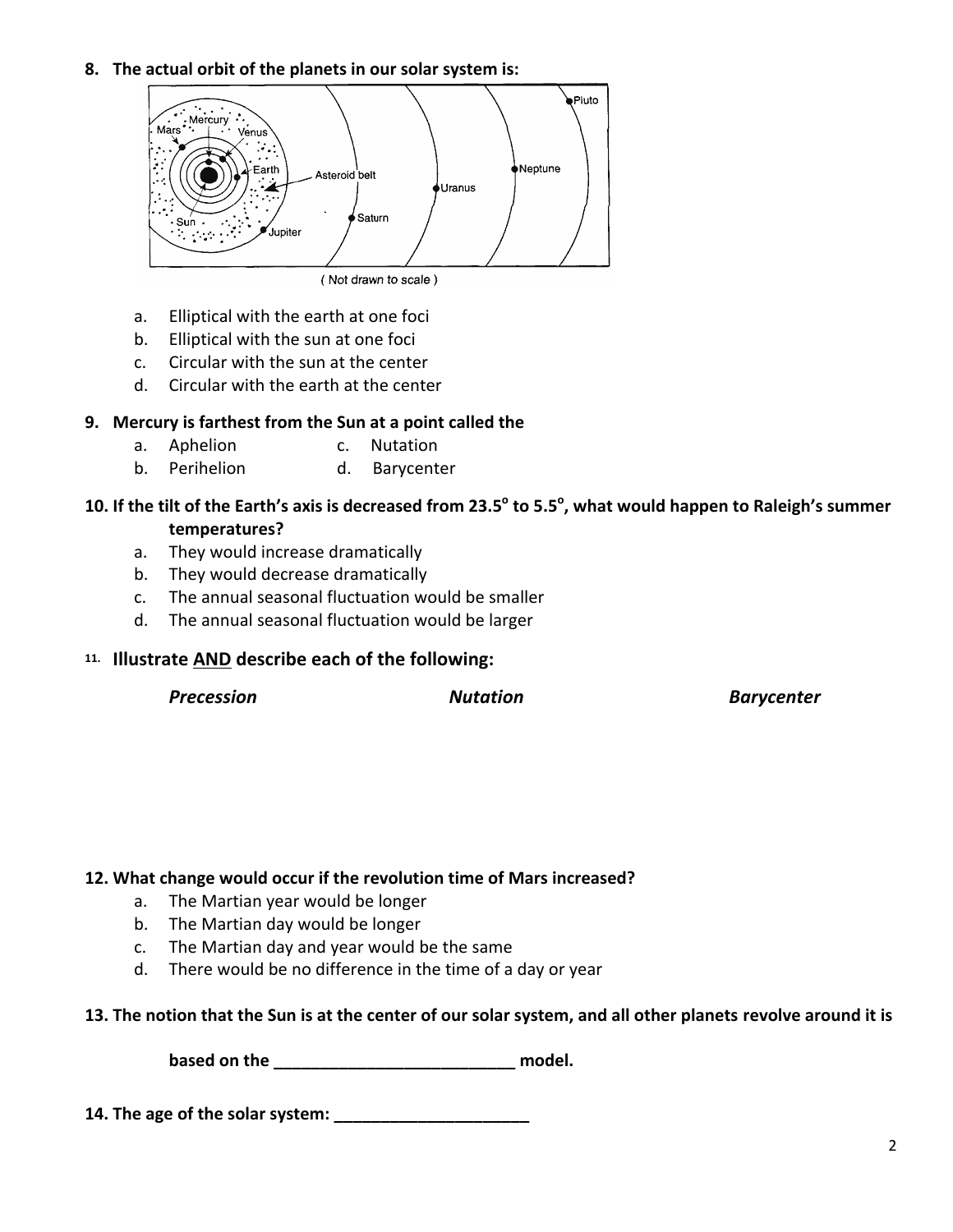# **The Sun (Stars):**

#### 15. The Sun's source of energy is

- a. Nuclear fusion **c.** Photosynthesis
- b. Nuclear fission b. Chemical burning

#### 16. Energy is transferred from the sun to the Earth through

- a. Electromagnetic waves (radiation) c. Density currents
- b. Red shifts d. Molecular collisions

#### **17.** List three (3) ways in which Earth is protected from Sun's radiation:



#### 18. What statement is best supported by the graph above?

- a. Maximum intensity of radiation given off is in the visible spectrum
- b. Maximum intensity of radiation given off is in the infared spectrum
- c. Maximum intensity of radiation given off is in the ultraviolet spectrum
- d. Maximum intensity of radiation is the same despite wavelength range

#### 19. Which of the following forms of solar radiation are completely blocked from reaching the Earth's **surface?**

- a. X-rays c. Radio Waves
- b. Ultraviolet Light d. Microwaves

## **Earth & Moon:**

#### 20. Which of the following best describes Earth's shape?

- a. Sphere with a slight bulge along the equator
- b. Sphere with a bulge in the Northern Hemisphere
- c. Ellipse with a slight bulge along the prime meridian
- d. Ellipse with a bulge near the poles